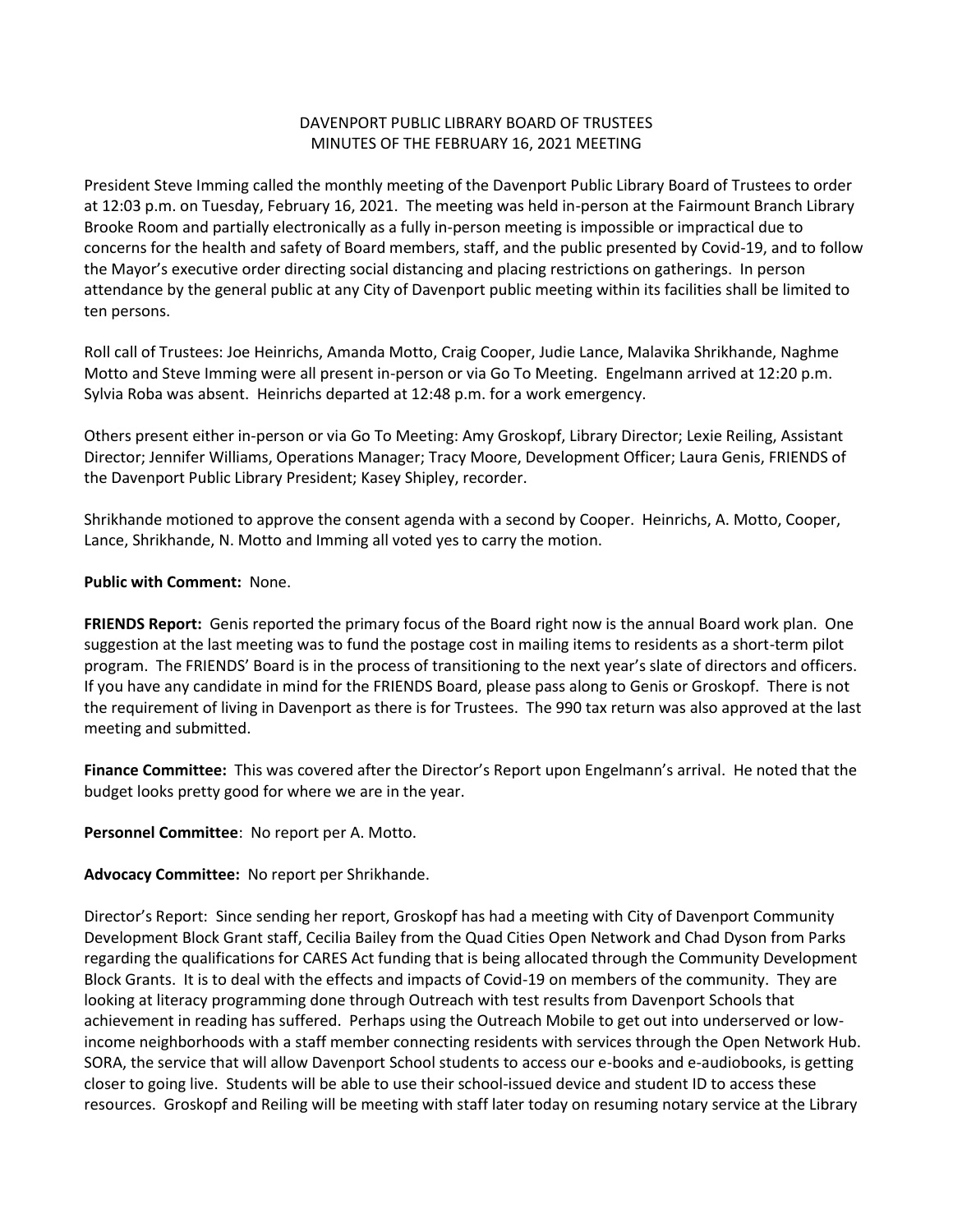in a safe way. Patrons have missed it greatly since we provide it for free. She hopes to bring a proposal to the Trustees in March to lift the capacity limits currently in place as long as case numbers stay down. With doing that, the Welcome Desk staff person can be utilized for other tasks. She also hopes that the Mayor will keep the mask mandate for City-owned facilities in effect through March. Groskopf shared some photos of the Main renovation project progress. The contract requires the contractor to move the shelves. They chose to use their own personnel and the two gentlemen in the first photo have been moving shelves for the last ten days. It has been a new and interesting experience for the company. The second photo is of a second-floor restroom. This has been a big challenge in the project. The ducting in the back goes all the way to the basement. The problem is that there is not a way in place currently to stop a fire coming from the basement all the way to the roof through this shaft. The plan and change order will be coming to fix that issue. It will delay the completion of those restrooms but with the capacity limits we've had, those have been closed to the public before renovations began. Total change orders approved to date is just under \$21,000 and those are within the budget. The third photo shows the new storefront between the children's area and the main floor. You can also see some of the new carpet in that area. The fourth photo shows the framing for the study rooms. The glass will be clear. While privacy of sound will be in place, there will be a good view of occupants which is what was intended. This area was previously one of the classrooms of the Creative Arts Academy. The fifth photo shows a view of the room where the sorter will go. The technicians are actually in town today to move the sorter to that space. Installation of the glass, except for the doors, will be done this week. The doors will be in around March 15. First floor carpet should be completed next week. A lot of dusting will be needed before reopening. The shifting of the collection all went well with Reiling's planning. A donation of \$1,000 was received today as an addition to an earlier pledge. There is another potential large donation in the works for a possible naming opportunity.

**Council Liaison:** No report; Alderman Marion Meginnis was not present.

**New Business:** The first item of business is to approve the following names for areas at the Main Library to recognize specific donors to the Main Library renovation project as: Scott County Regional Authority Children's Area, Regional Development Authority Meeting Room, Ascentra Credit Union Study Room and RIA Federal Credit Union Study Room. Engelmann motioned to approve with a second by Shrikhande. Heinrichs asked how the donors were selected. Groskopf replied that it was based on levels of contribution made to the project. These levels were created by the FRIENDS at the beginning of the capital campaign. Engelmann inquired to see if there were still areas available for naming. Groskopf replied that there are still naming opportunities available and those will come to the Board for naming approval. The roll call vote results had A. Motto, Engelmann, Cooper, Lance, Shrikhande, N. Motto and Imming voting yes. Heinrichs voted no. The motion carried with seven yeses and one no. The second item of new business was to discuss Diversity, Equity and Inclusion initiatives and Board involvement. A number of library staff are interested in looking into some issues on diversity, equity and inclusion in the library. Those fall into four areas that include library policies, hiring, how the staff works with patrons and services the library provides. Groskopf noted that many people do not realize you don't have to be a librarian to work in a library, so they may not be pursuing employment opportunities here. For librarian positions, we currently require a Masters of Library Science degree from a school accredited by the American Library Association. It may be worth looking at discussing a change; is there a substitution of degree or experience that would qualify a candidate? She would want the Board to weigh in on that before any change would be made. In her 33 years of experience here, this library has never hired a librarian without the MLS degree. Engelmann made the point that always doing it the same way is not the way to address these issues and believes if experience combined with education equals the degree that can determine the hiring decision. Shrikhande noted she has a degree in library science from India and a masters in another subject. Her library science degree is not approved by the American Library Association, but she has a tremendous amount of experience. She cannot get a job in the United States where she would be called a librarian. Her diploma in library management from the United Nations does not count in the U.S. Groskopf confirmed that ALA does